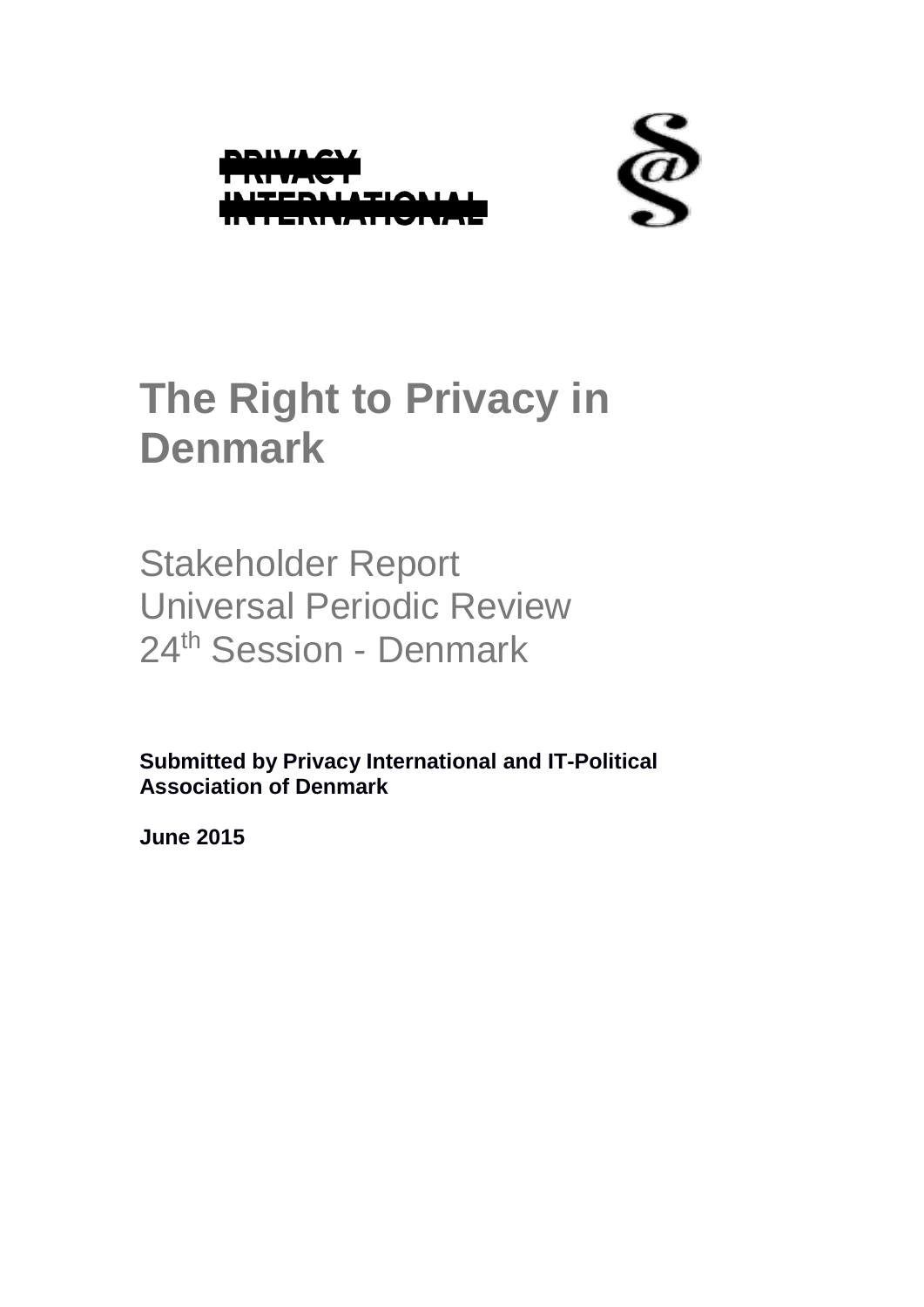# **Introduction**

- This stakeholder report is a submission by Privacy International (PI), and IT-Political Association of Denmark (IT-Pol). PI is a human rights organisation that works to advance and promote the right to privacy and fight surveillance around the world. IT-Pol is a Danish digital rights organisation that works to promote privacy and freedom in the information society.
- PI and IT-Pol wish to bring concerns about the protection and promotion of the right to privacy in Denmark before the Human Rights Council for consideration in Denmark's upcoming review.

# **The right to privacy**

- Privacy is a fundamental human right, enshrined in numerous international human rights instruments.<sup>1</sup> It is central to the protection of human dignity and forms the basis of any democratic society. It also supports and reinforces other rights, such as freedom of expression, information and association.
- Activities that restrict the right to privacy, such as surveillance and censorship, can only be justified when they are prescribed by law, necessary to achieve a legitimate aim, and proportionate to the aim pursued. $2$
- As innovations in information technology have enabled previously unimagined forms of collecting, storing and sharing personal data, the right to privacy has evolved to encapsulate State obligations related to the protection of personal data.<sup>3</sup> A number of international instruments enshrine data protection principles,<sup>4</sup> and many domestic legislatures have incorporated such principles into national law.<sup>5</sup>

# **Follow up to the previous UPR**

6. In the first cycle UPR review of Denmark, the issue of privacy was already raised. In the National Report, Denmark noted "*thorough examination has been made of whether the rules [introduced by the new anti -terror packages]* 

<sup>-</sup><sup>1</sup> Universal Declaration of Human Rights Article 12, United Nations Convention on Migrant Workers Article 14, UN Convention of the Protection of the Child Article 16, International Covenant on Civil and Political Rights, International Covenant on Civil and Political Rights Article 17; regional conventions including Article 10 of the African Charter on the Rights and Welfare of the Child, Article 11 of the American Convention on Human Rights, Article 4 of the African Union Principles on Freedom of Expression, Article 5 of the American Declaration of the Rights and Duties of Man, Article 21 of the Arab Charter on Human Rights, and Article 8 of the European Convention for the Protection of Human Rights and Fundamental Freedoms; Johannesburg Principles on National Security, Free Expression and Access to Information, Camden Principles on Freedom of Expression and Equality.

<sup>&</sup>lt;sup>2</sup> Universal Declaration of Human Rights Article 29; General Comment No. 27, Adopted by The Human Rights Committee Under Article 40, Paragraph 4, Of The International Covenant On Civil And Political Rights, CCPR/C/21/Rev.1/Add.9, November 2, 1999; see also Martin Scheinin, "Report of the Special Rapporteur on the promotion and protection of human rights and fundamental freedoms while countering terrorism," 2009, A/HRC/17/34.

<sup>3</sup> Human Rights Committee general comment No. 16 (1988) on the right to respect of privacy, family, home and correspondence, and protection of honour and reputation (art. 17).

See the Council of Europe Convention for the Protection of Individuals with regard to Automatic Processing of Personal Data (No. 108), 1981; the Organization for Economic Co-operation and Development Guidelines on the Protection of Privacy and Transborder Data Flows of Personal Data (1980); and the Guidelines for the regulation of computerized personal data files (General Assembly resolution 45/95 and E/CN.4/1990/72)

<sup>5</sup> As of December 2013, 101 countries had enacted data protection legislation: David Banisar, National Comprehensive Data Protection/Privacy Laws and Bills 2014 Map (January 28, 2014). Available at SSRN: <http://ssrn.com/abstract=1951416> or <http://dx.doi.org/10.2139/ssrn.1951416>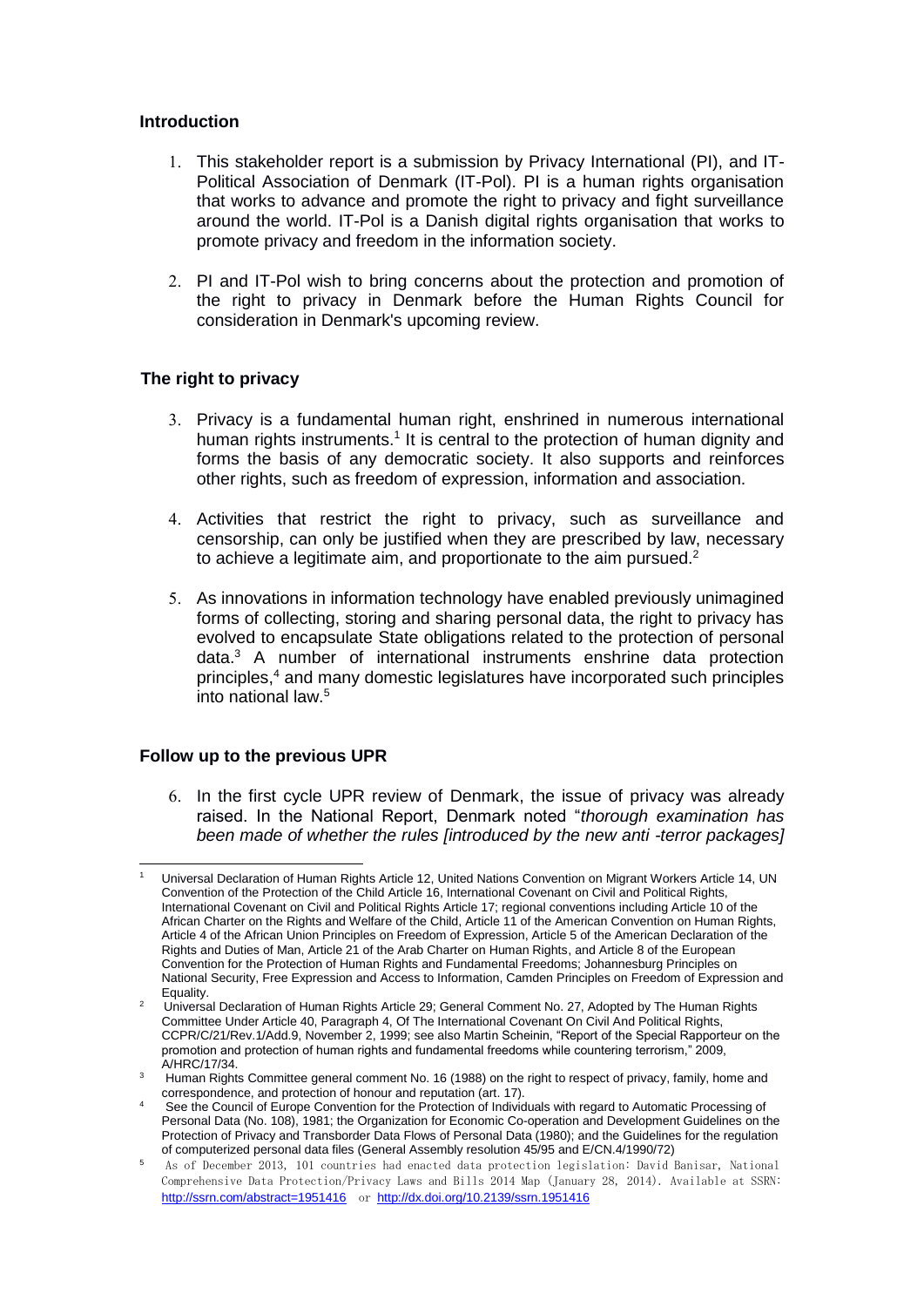*comply with Denmark's human rights obligations, including the obligation to guarantee every individual the right to privacy*" <sup>6</sup> and "*found no reason to propose changes on the basis of the legal protection*".

- The summary stakeholders' report included concerns raised by Amnesty International on how the counter-terrorism measures in Danish legislation gave rise to human rights violations including the right to privacy, $<sup>7</sup>$  and</sup> recommended that *"Denmark ensure the right to privacy including by strengthening judicial oversight of requests to intercept electronic or telephonic communications"*. 8
- The Working Group report included concerns expressed by the Netherlands on the same issue in view of Denmark's increased police powers, since 2011, to investigate and prevent terrorism.<sup>9</sup> It thus recommended Denmark to "*carry out an inclusive evidence-based evaluation of the Danish antiterrorism legislation"*. <sup>10</sup> Denmark did not accept this recommendation but merely noted it.

## **Domestic laws related to privacy**

- The 1953 Constitution of Denmark protects the right to privacy under Section 72: *"The dwelling shall be inviolable. House searching, seizure, and examination of letters and other papers as well as any breach of the secrecy to be observed in postal, telegraph, and telephone matters shall take place only under a judicial order unless particular exception is warranted by Statute."*
- 10. Other legislation including provisions relating to the protection of privacy and data protection are the Criminal Code of 1930, the Act on Video Surveillance, the Administrative Procedures Act of 1985, the Data Protection Act of 2000, the Freedom of Information Act of 2013, the Health Care Act of 2005, and the Payment Services Act of 2009.

# **International obligations relating to privacy**

- 11. Denmark has ratified the International Covenant on Civil and Political Rights ('ICCPR'), which under Article 17 of the ICCPR, which reinforces Article 12 of the UDHR, provides that "*no one shall be subjected to arbitrary or unlawful interference with his privacy, family, home or correspondence, nor to unlawful attacks on his honour and reputation".*
- 12. The Human Rights Committee has noted that states parties to the ICCPR have a positive obligation to *"adopt legislative and other measures to give effect to the prohibition against such interferences and attacks as well as to the protection of this right [privacy]."*
- 13. The European Convention on Human Rights was domesticated into Danish law in 1992, and Article 8 reads:

<sup>-</sup><sup>6</sup> A/HRC/WG.6/DNK/1, para 78

<sup>7</sup> A/HRC/WG.6/11/DNK/3, para 78

<sup>8</sup> A/HRC/WG.6/11/DNK/3, para 79

<sup>&</sup>lt;sup>9</sup> A/HRC/18/4, para 79

<sup>10</sup> A/HRC/18/4, para 106.133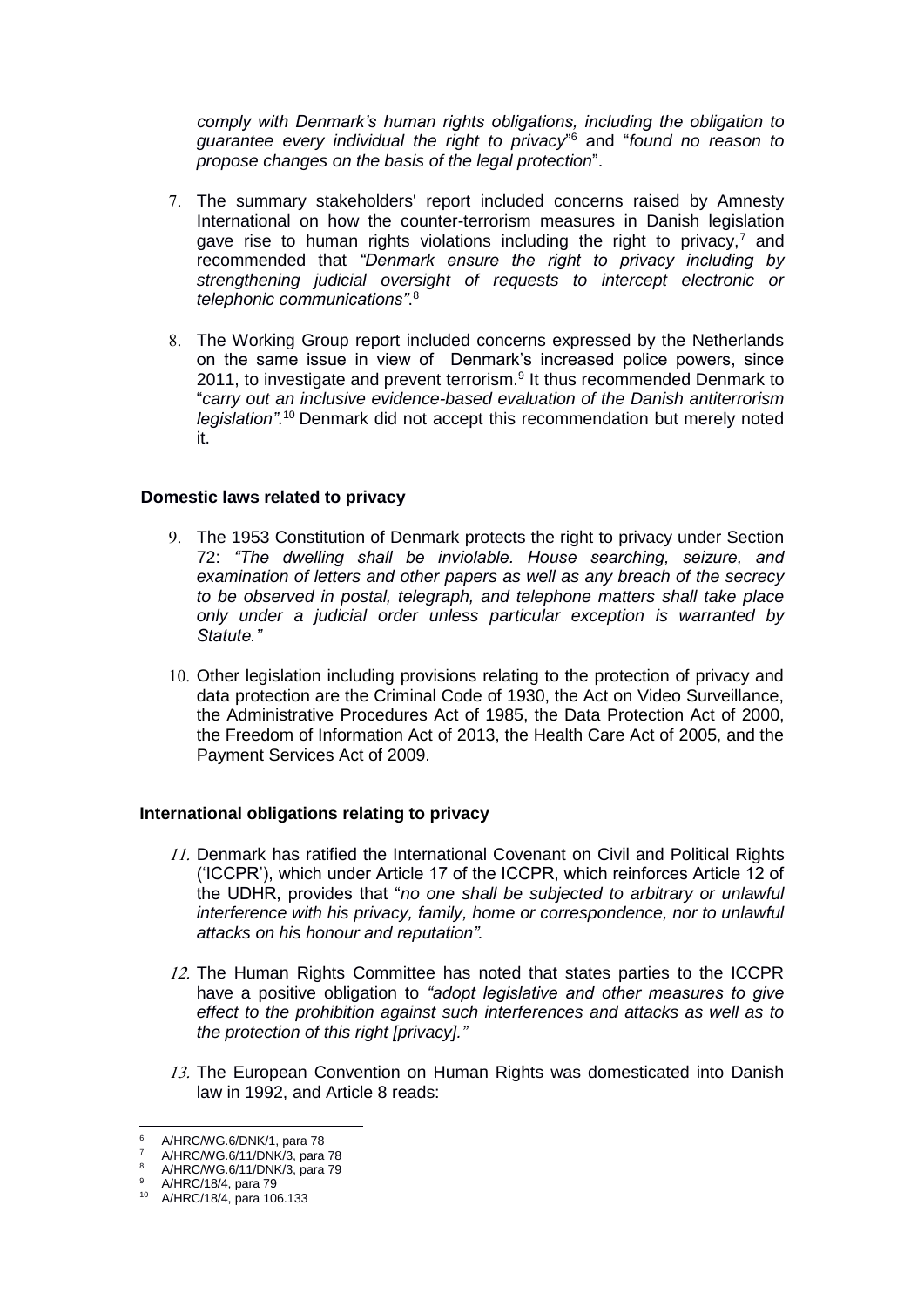*"1. Everyone has the right to respect for his private and family life, his home and his correspondence.* 

- *2. There shall be no interference by a public authority with the exercise of this right except such as it is in accordance with the law and is necessary in a democratic society in the interests of national security, public safety or the economic wellbeing of the country, for the prevention of disorder or crime, for the protection of h e a l t h or morals, or for the protection of the rights and freedoms of others."*
- 15. Denmark is bound to the Charter of Fundamental Rights of the European Union, Articles 7 and 8 of which relate to the right to privacy and the protection of personal data respectively.
- 16. Denmark is a member of the Council of Europe. It has signed the Convention for the Protection of Individuals with Regard to Automatic Processing of Personal Data (ETS No. 108).

## **Areas of concern**

# **COMMUNICATIONS SURVEILLANCE**

17. In a response submitted by the Danish Human Rights Institute to the consultation process of the OHCHR regarding the General Assembly Resolution 68/167<sup>11</sup>, it was noted that besides the Data Protection Act, there are no specific national measures to ensure human rights compliance of procedures, practices and legislation regarding the surveillance of communications, apart from the general privacy and data protection provisions in the Constitution and the data protection framework.<sup>12</sup>

# I. **Law enforcement**

- 18. The police and the Danish Security and Intelligence Service (PET), which is in charge of domestic intelligence operations and is part of the Danish police, must request a court order in order to obtain warrants to intercept private communication.
- 19.
- 20. The PET "is responsible for identifying, preventing and countering threats to freedom, democracy and safety in Danish society. This applies to threats in Denmark as well as threats directed at Danish nationals and Danish interests abroad."<sup>13</sup>
- 21. In the current legislative framework regulating interception in Denmark, signal intelligence and real-time access can only be requested by presenting the telecommunication providers with a court order. The criminal proceedings requirement applicable for the police to abide by are regulated by Chapter 71

 11 "The Right to Privacy In the Digital Age"

<sup>12</sup> Response from the Danish Institute for Human Rights to the consultation process of the OHCHR regarding General Assembly Resolution 68.167 "The Right to Privacy in the Digital Age", 7 March 2014, pp. 3 <http://www.ohchr.org/Documents/Issues/Privacy/DanishIHR.pdf>

<sup>13</sup> Danish Security and Intelligence Service, *About PET.* Available at: <https://www.pet.dk/English/About%20PET.aspx>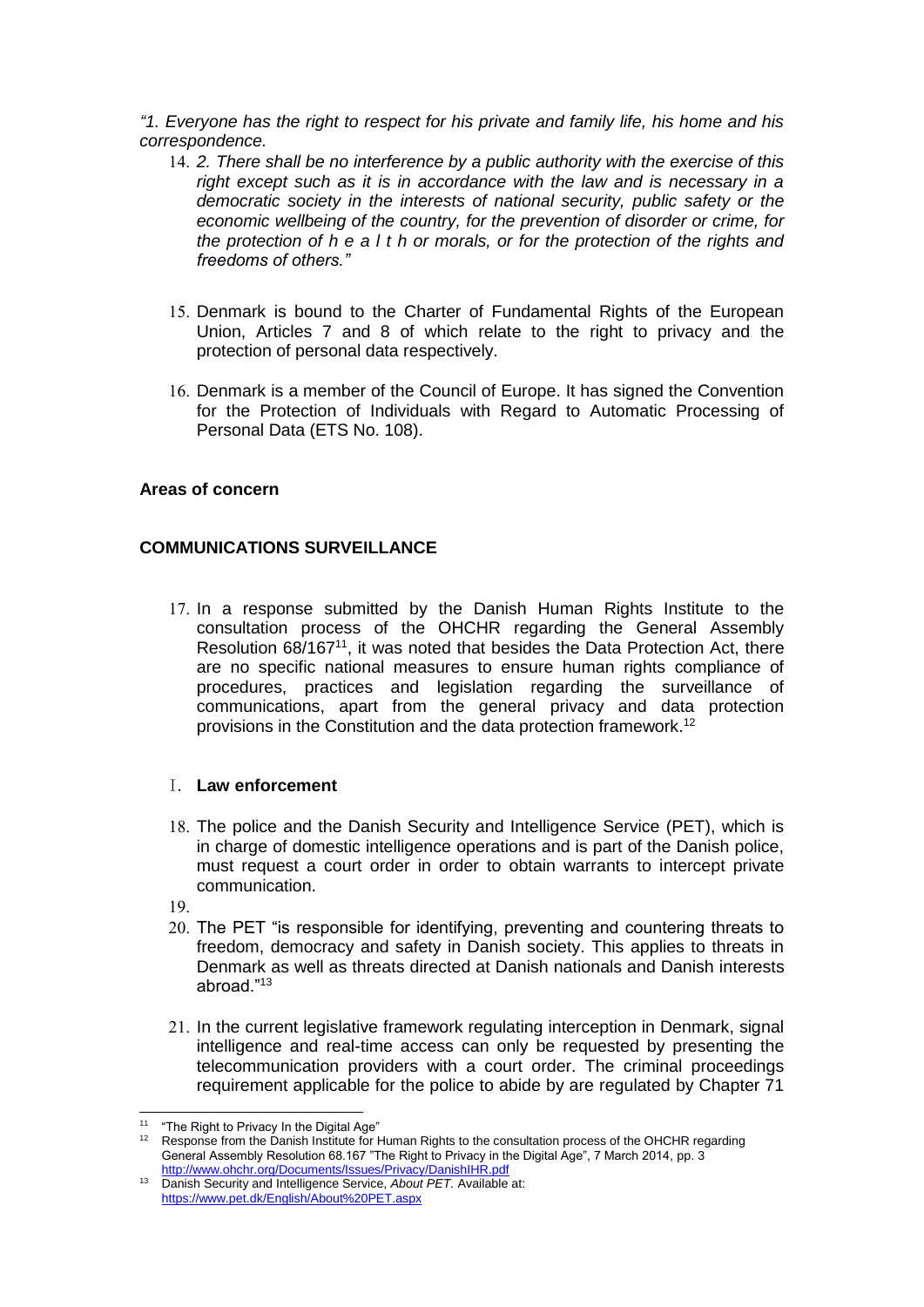of Act No. 1139 of 24 November 2013 (the Administration of Justice Act). The only exception is the Center For Cybersecurity which may initiate lawful interception without a court order as enshrined by Chapter 4 of the Act No. 713 of 26 June 2014, but only with regards to information security.<sup>14</sup>

- 22. With regards to encrypted data, if a telecommunication provider has an integrated encrypted system, it must be sure to provide the police access to the data in a non-encrypted form, as required by Section 10 of the Telecommunications Act No. 169 of 3 March 2011. If the data is encrypted by the customer's own systems, the telecommunication provider is not required to decrypt the data, as the comments of the Telecommunication Act note that this will be technically impossible. There is no key disclosure law requiring a suspect in a criminal case to release encryption keys or decrypt data.<sup>15</sup>
- 23. The Ministry of Justice has the authority to investigate police's noncompliance with the procedures established by law to conduct communications surveillance.
- 24. The data reading provision introduced in 2002 as Section 791 b of the Administration of Justice  $Act^{16}$  allows the police to access non-publicly available information in a computer system using trojan software or other equipment. This practice amounts to computer network exploitation (CNE), commonly known as hacking, which is an extremely intrusive form of surveillance. It can yield information sufficient to build a total profile of a person, from their daily movements to their most intimate thoughts. There is no restriction on the type of information that the police may obtain through this system.
- 25. There is very little publicly available information about the use of this power, and there has been little public or Parliamentary scrutiny since this provision was adopted in 2002. The statistics on wire-tapping do not include the activities of the PET. The only public information about the use of data reading is a report on anti-terror packages from 2002 to 2006 where it is noted that the PET has used this authority an unspecified number of times.<sup>17</sup> In January 2012, the Minister of Justice refused to answer a parliamentary question about how often the data reading provision was used by the police and the PET.<sup>18</sup>

## II. **Intelligence agencies**

26. The Danish Defence Intelligence Services (DDIS) is in charge of foreign intelligence, and also military intelligence service.

<sup>-</sup><sup>14</sup> See: Chapter 4: Cyber-security, Interception, Encryption and Data Retention, para 4.1. Available at: [http://www.iclg.co.uk/practice-areas/telecoms-media-and-internet-laws/telecoms,-media-and-internet-laws-and](http://www.iclg.co.uk/practice-areas/telecoms-media-and-internet-laws/telecoms,-media-and-internet-laws-and-regulations/denmark)[regulations/denmark](http://www.iclg.co.uk/practice-areas/telecoms-media-and-internet-laws/telecoms,-media-and-internet-laws-and-regulations/denmark)

<sup>&</sup>lt;sup>15</sup> Chapter 4: Cyber-security, Interception, Encryption and Data Retention, para 4.4. Available at: [http://www.iclg.co.uk/practice-areas/telecoms-media-and-internet-laws/telecoms,-media-and-internet-laws-and](http://www.iclg.co.uk/practice-areas/telecoms-media-and-internet-laws/telecoms,-media-and-internet-laws-and-regulations/denmark)[regulations/denmark](http://www.iclg.co.uk/practice-areas/telecoms-media-and-internet-laws/telecoms,-media-and-internet-laws-and-regulations/denmark)

<sup>16</sup> Act amending . Available at[: https://www.retsinformation.dk/forms/r0710.aspx?id=1344](https://www.retsinformation.dk/forms/r0710.aspx?id=1344)

<sup>17</sup> Review of anti-terror package I (2002) and II (2006), Ministry of Justice, 9 September 2010, section 3.2.5 Available at:<http://www.ft.dk/samling/20091/almdel/reu/bilag/699/889250.pdf>

<sup>&</sup>lt;sup>18</sup> Minister of Justice, Answer to question no . 254 (General . Part) submitted by the Parliamentary Legal Affairs Committee to the Minister of Justice 30 November 2011, 17 January 2012, Available at: <http://www.ft.dk/samling/20111/almdel/reu/spm/254/svar/849995/1067480.pdf>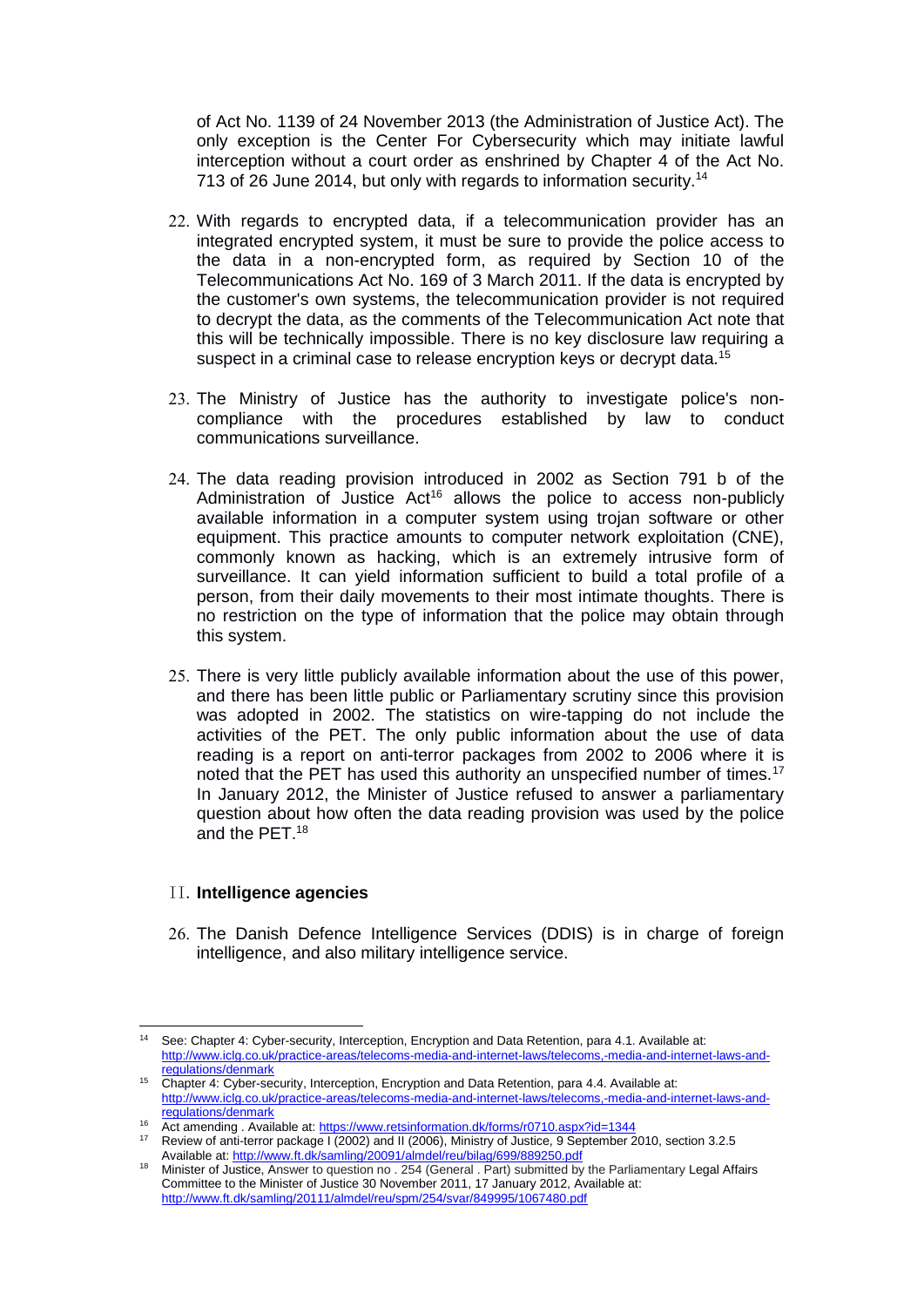- They *"analyse, and disseminate information concerning conditions abroad which are of importance to Denmark's security, and to the security of Danish military units deployed on international missions. Intelligence activities include collection of information of political, financial, scientific, and military interest. It also includes international terrorism, extremists, international arms trafficking, and the proliferation of weapons of mass destruction.*" 19
- The DDIS is regulated by Act No. 602 of 12 June 2013 on the Defence Intelligence Service, as amended by Section 3 of the Act No. 1624 of 16 December 2013.<sup>20</sup>
- 29. Under this Act, DDIS can collect any type of information as long as the operation is directed at conditions abroad which are important to Danish security interests. Targeted electronic surveillance against Danish citizens is currently now allowed. In many cases, raw data from mass surveillance activities will include information about Danish persons<sup>21</sup>. Under Section  $3(2)$ of the DDIS law, DDIS is allowed to process information about Danish citizens if it is discovered by chance in connection with operations directed against conditions abroad. The safeguards for Danish citizens in the DDIS law only apply when raw data is analysed, not when it is collected or shared with foreign intelligence agencies.

## *Concerns on the respect and protection of the right to privacy in the current Act*

- 30. Problematic provisions in the existing Law  $602/2013^{22}$  include:
	- Chapter 3 'Internal Data Processing",
		- Section 4 (3) mandates the Minister of Defence in laying down new rules on the treatment of Danish intelligence data. This provision gives the Ministry of Defence wide discretion in setting up the conditions of state surveillance (of foreigners abroad) resulting in the risk of unlawful interference with the right to privacy;
	- Section 6 permits the DDIS to store raw data, unprocessed primary data collected from the source, for a period of up to 15 years unless requested by another law (Para 2) and deletion may be omitted for essential reasons relating to defence intelligence tasks in accordance with Section1.1.
	- Chapter 6 'Rules of access, etc.'
		- Section 9 denies a natural or legal person the right to access information held by the DDIS;
	- Section 11 exempts defence intelligence activities from freedom of information requests and provisions of the Public Administration Act and the data protection legislation.
	- Lower protection for foreigners
		- Section 6(1) requires data about Danish persons to be deleted after 15 years, but there is not deletion limit for foreigners;

 $19$ <sup>19</sup> Danish Defence Intelligence Service, *About DDIS*. Available at: [http://fe-ddis.dk/eng/About-DDIS/Pages/About-](http://fe-ddis.dk/eng/About-DDIS/Pages/About-DDIS.aspx)DDIS.asp

<sup>&</sup>lt;sup>20</sup> Act 602 of 12 June 2013. Available at:<https://www.retsinformation.dk/Forms/R0710.aspx?id=152195&exp=1>

 $21$  This refers to Danish citizens, according "Comments regarding specific provisions" the definition being applied is as follows: 1) Danish nationals, 2) Nordic citizens and other foreign nationals who live in Denmark and are registered with the authorities, and 3) asylum seekers with (known) stay in Denmark for more than 6 months.

<sup>&</sup>lt;sup>22</sup> Law 602/2013 on Defence Intelligence Service <https://www.retsinformation.dk/Forms/R0710.aspx?id=152195&exp=1>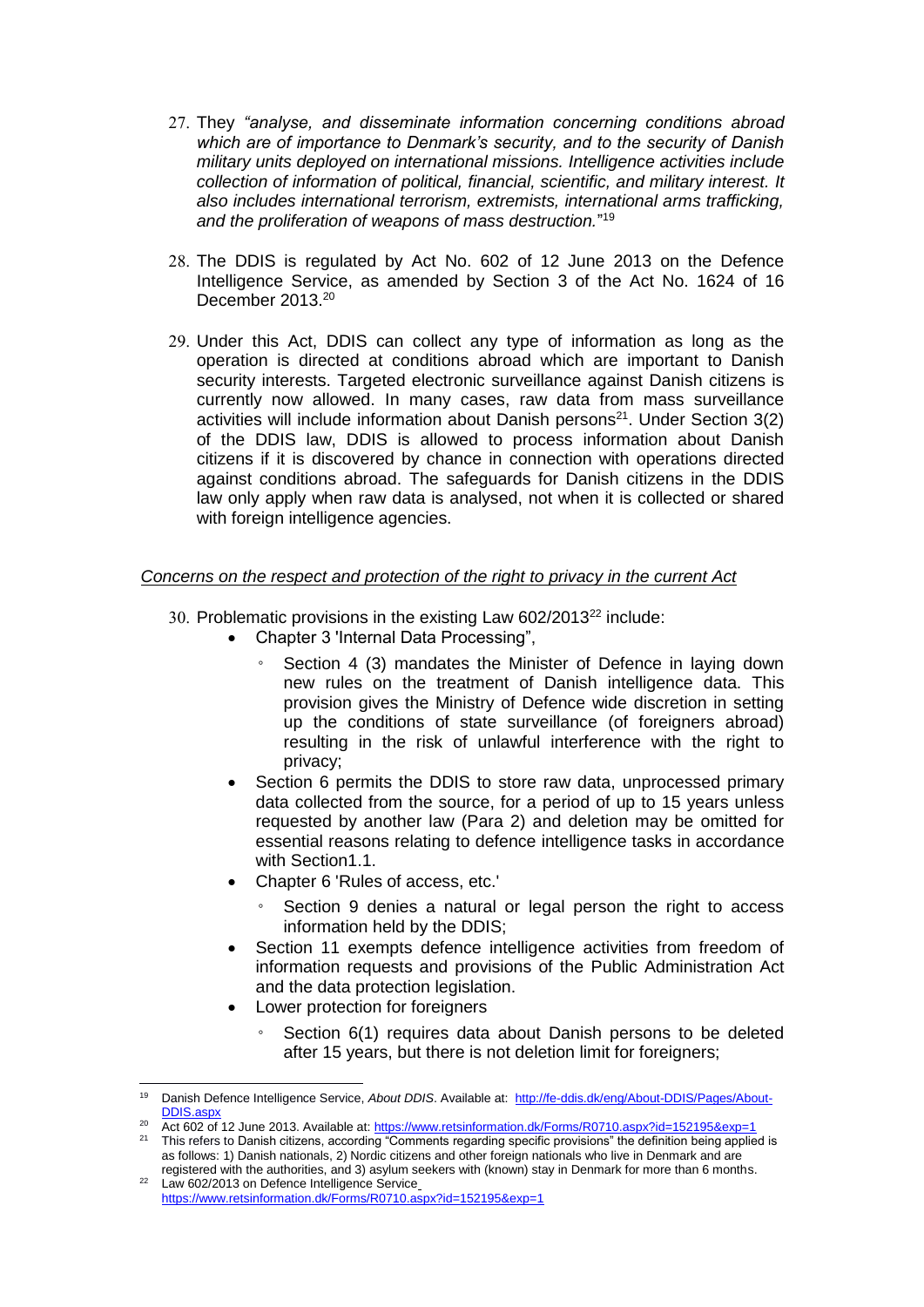- Section 7(2) requires an assessment to be made prior to sharing information about Danes with foreign intelligence agencies, but such a requirement does not exist for data shared about foreigners;
- Section 10 allows a Danish citizens and residents to call on the Oversight authority of the DDIs, the TET, to investigate whether information about themselves is being unlawfully processed, but this right is not extended to foreigners
- Ineffective oversight
	- Chapter 9 established an oversight mechanism for the DDIS but it has very little powers.<sup>23</sup>

## *New anti-terrorism package and relevant legal reform*

- On 19 February 2015, the Danish Government presented a new 12-point `anti-terror initiative<sup>24</sup>. This announcement came in the aftermath of the Charlie Hebdo attacks on 7 January 2015 in Paris<sup>25</sup>, and then the shooting in Copenhagen on 14 February 2015<sup>26</sup>.
- As part of these anti-terrorism measures, on 5 May 2015, the law L 200 for the amendment of Act No. 602 (2013) on the Danish Defence Intelligence Services, was proposed in Parliament.<sup>27</sup>
- This new anti-terror package is the third since 2001, and will focus on expanding surveillance measures in Denmark through increased budgets and new technologies, but also new powers for the intelligence services including the DDIS and the PET.<sup>28</sup>
- The draft bill focuses on conducting surveillance of Danes abroad (very broad definition – see comment below) engaging in or facilitating activities that may involve or increase terror threats against Denmark and Danish interests.
- Some members of Parliament, as well as members of civil society have strongly criticised the proposed bill arguing that the new provisions introduce inherently disproportionate and indiscriminate measures amounting to mass surveillance of communications of Danish citizens particularly, thereby violating Article 17 of the ICCPR. \
- 36. The main concerns with the bill proposed on 5 May 2015, include:

 $23$ Response from the Danish Institute for Human Rights to the consultation process of the OHCHR regarding General Assembly Resolution 68.167 "The Right to Privacy in the Digital Age", 7 March 2014, pp. 3 <http://www.ohchr.org/Documents/Issues/Privacy/DanishIHR.pdf>

<sup>24</sup> Ministry of Justice of Denmark, Et stærkt værn mod terror 12 nye tiltag mod terror, February 2015. Available at: [http://www.justitsministeriet.dk/sites/default/files/media/Pressemeddelelser/pdf/2015/Et%20st%C3%A6rkt%20v%](http://www.justitsministeriet.dk/sites/default/files/media/Pressemeddelelser/pdf/2015/Et%20stærkt%20værn%20mod%20terror.pdf) [C3%A6rn%20mod%20terror.pdf](http://www.justitsministeriet.dk/sites/default/files/media/Pressemeddelelser/pdf/2015/Et%20stærkt%20værn%20mod%20terror.pdf)

<sup>25</sup> The Guardian, *Charlie Hebdo magazine attack: vigils held as French hunt suspects – as it happened,* 8 January 2015, Available at[: http://www.theguardian.com/world/live/2015/jan/07/shooting-paris-satirical-magazine-charlie](http://www.theguardian.com/world/live/2015/jan/07/shooting-paris-satirical-magazine-charlie-hebdo)[hebdo](http://www.theguardian.com/world/live/2015/jan/07/shooting-paris-satirical-magazine-charlie-hebdo)

<sup>&</sup>lt;sup>26</sup> Johnston, C., *One dead and three injured in Copenhagen 'terrorist attack'*, The Guardian, 14 February 2014. Available at: [http://www.theguardian.com/world/2015/feb/14/copenhagen-blasphemy-lars-vilks-prophet](http://www.theguardian.com/world/2015/feb/14/copenhagen-blasphemy-lars-vilks-prophet-muhammad-krudttonden-cafe)[muhammad-krudttonden-cafe](http://www.theguardian.com/world/2015/feb/14/copenhagen-blasphemy-lars-vilks-prophet-muhammad-krudttonden-cafe)

<sup>&</sup>lt;sup>27</sup> Bill No. 200, Motion to Law amending the Law on Defence Intelligence Service (FE) (Strengthened efforts towards activities abroad, which may pose a terrorist threat against Denmark and Danish interests), para. 1. Available at: [http://www.ft.dk/RIpdf/samling/20141/lovforslag/L200/20141\\_L200\\_som\\_fremsat.pdf](http://www.ft.dk/RIpdf/samling/20141/lovforslag/L200/20141_L200_som_fremsat.pdf)

<sup>28</sup> Ibid, para. 1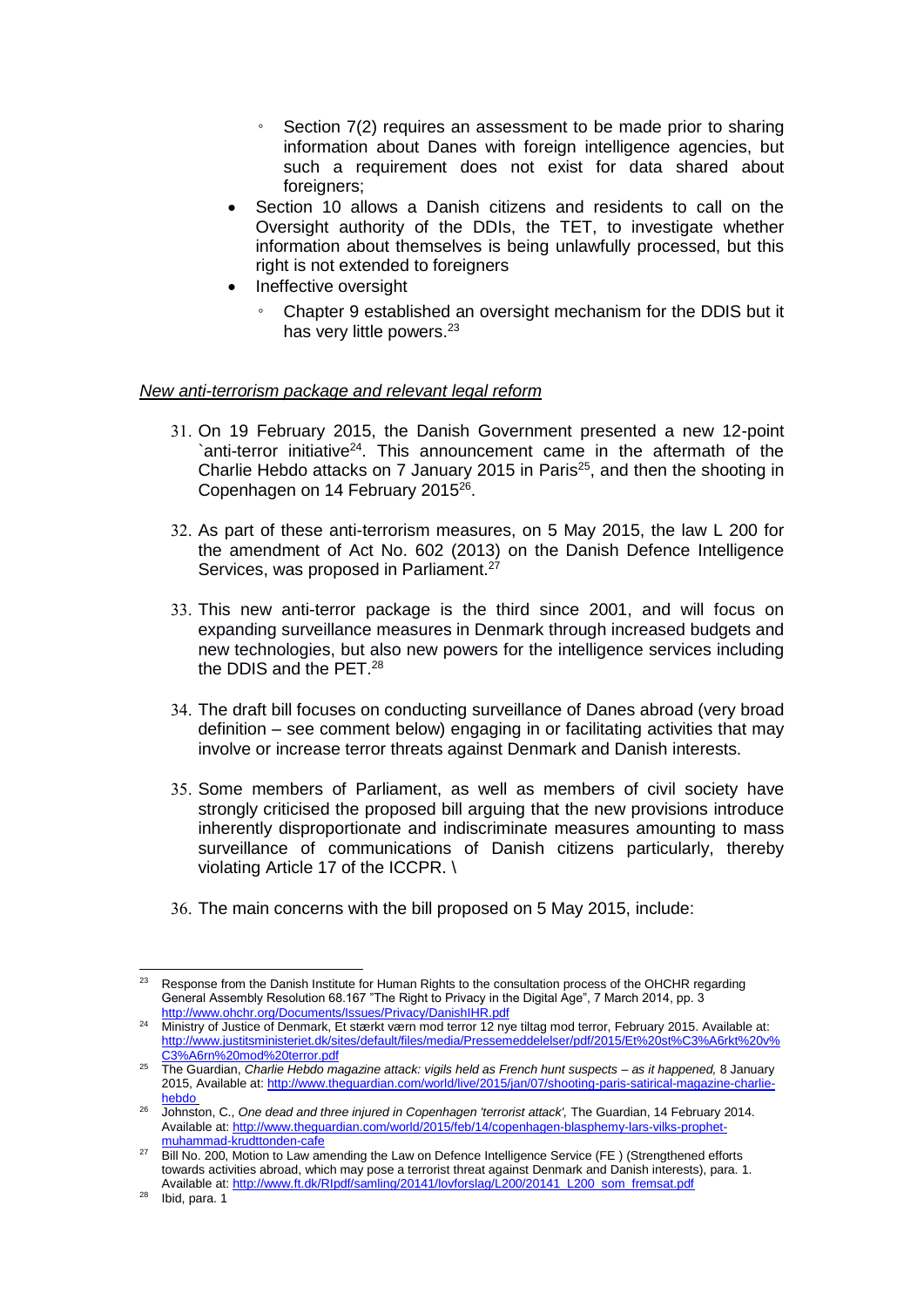- The power given to the DDIS to conduct targeted surveillance of Danes abroad, which it was previously not permitted to do so as noted above:<sup>29</sup>
- The suspicion standards has been lowered to a standard of "specific reasons to believe" instead of "presumed suspect" (as defined in the Administration of Justice Act), The comments of the proposed Section 3(3) in the DDIS law state that targeted surveillance of Danes abroad can be done solely for intelligence gathering at an early stage before there is grounds for a criminal investigation in co-operation with PET and does not require that the PET have a case opened against the Dane being targeted, as previously required for DDIS to be able to intervene;30
- The proportionality test is very weak. The court cannot consider the specific methods for targeted acquisition, which in many situations will affect the degree of interference with the right to privacy. Even though the court is formally required to consider the proportionality of the targeted surveillance, the comments of the law specifically state that the proportionality requirement capabilities including including electronic retrieval (Signals Intelligence/
- SIGINT), including network retrieval (Computer Network Exploitation /CNE), physical collection (person sources), partners, and by contacting third parties (*foreign intelligence sharing*) in general;31
- The collection methods are completely unregulated by the proposed Section 3(3) and are entirely at the discretion of DDIS. This authorises targeted searches on Danes in previously collected raw data, either by DDIS or its foreign partners.32 There is no requirement that the information relates to activities of Danes abroad, and it could even be communication for a target in Denmark collected illegally (under Danish law) by DDIS' foreign partners.
- Unlike police wiretapping under the Administration of Justice Act, there is no requirement that DDIS notifies a person that have been subject to targeted surveillance. PET can use the information collected by DDIS in a subsequent criminal case, and the suspect will be unaware of how the state prosecutor obtained this part of the evidence.33
- The lawyer appointed in the court case for targeted DDIS surveillance will have limited options under the proposed Section 3a for representing his/her client. The evidence presented by DDIS can only be reviewed at the offices of the court, and DDIS will not be required to inform the lawyer of the source of the evidence presented. The hearing will be held in camera i.e. not be public.34
- Other provisions in the '1*2 point plan*' that have been addressed through other reforms, include *the establishment of a national PNR system.* Under

-

<sup>&</sup>lt;sup>29</sup> It is important to note that this provision would apply to : 1) Danish nationals, 2) Nordic citizens and other foreign nationals who live in Denmark and are registered with the authorities, and 3) asylum seekers with (known) stay in Denmark for more than 6 months.

<sup>30</sup> Bill No. 200, Motion to Law amending the Law on Defence Intelligence Service (FE ) (Strengthened efforts towards activities abroad, which may pose a terrorist threat against Denmark and Danish interests), *Comments regarding specific provisions*, pp 12-13. Available at: http://www.ft.dk/RIpdf/samling/20141/lovforslag/L200/20141\_L200\_som\_fremsat.pd

<sup>&</sup>lt;sup>31</sup> Ibid, pp. 13. Also see: See 3.1.2 "On Internal treatment of information under the DDIS Law §4 and 5" [http://www.tet.dk/wp-content/uploads/2014/11/%C3%85rsredeg%C3%B8relse-om-kontrol-af-PET-i-2014.pdf](http://www.tet.dk/wp-content/uploads/2014/11/Årsredegørelse-om-kontrol-af-PET-i-2014.pdf)

<sup>32</sup> Ibid, page 13; Ministry of Defence comments on the consultation reponses for the draft bill of 10 April 2015, pp 7- 8. Available at:<http://www.ft.dk/samling/20141/lovforslag/l200/bilag/1/1527071.pdf>

<sup>33</sup> Ministry of Defence comments on the consultation response for the draft bill of 10 April 2015, pp 6-7. Available at: <http://www.ft.dk/samling/20141/lovforslag/l200/bilag/1/1527071.pdf>

Comments regarding specific provisions in the bill of 5 May 2015, pp 14-15. Available at: [http://www.ft.dk/RIpdf/samling/20141/lovforslag/L200/20141\\_L200\\_som\\_fremsat.pdf](http://www.ft.dk/RIpdf/samling/20141/lovforslag/L200/20141_L200_som_fremsat.pdf)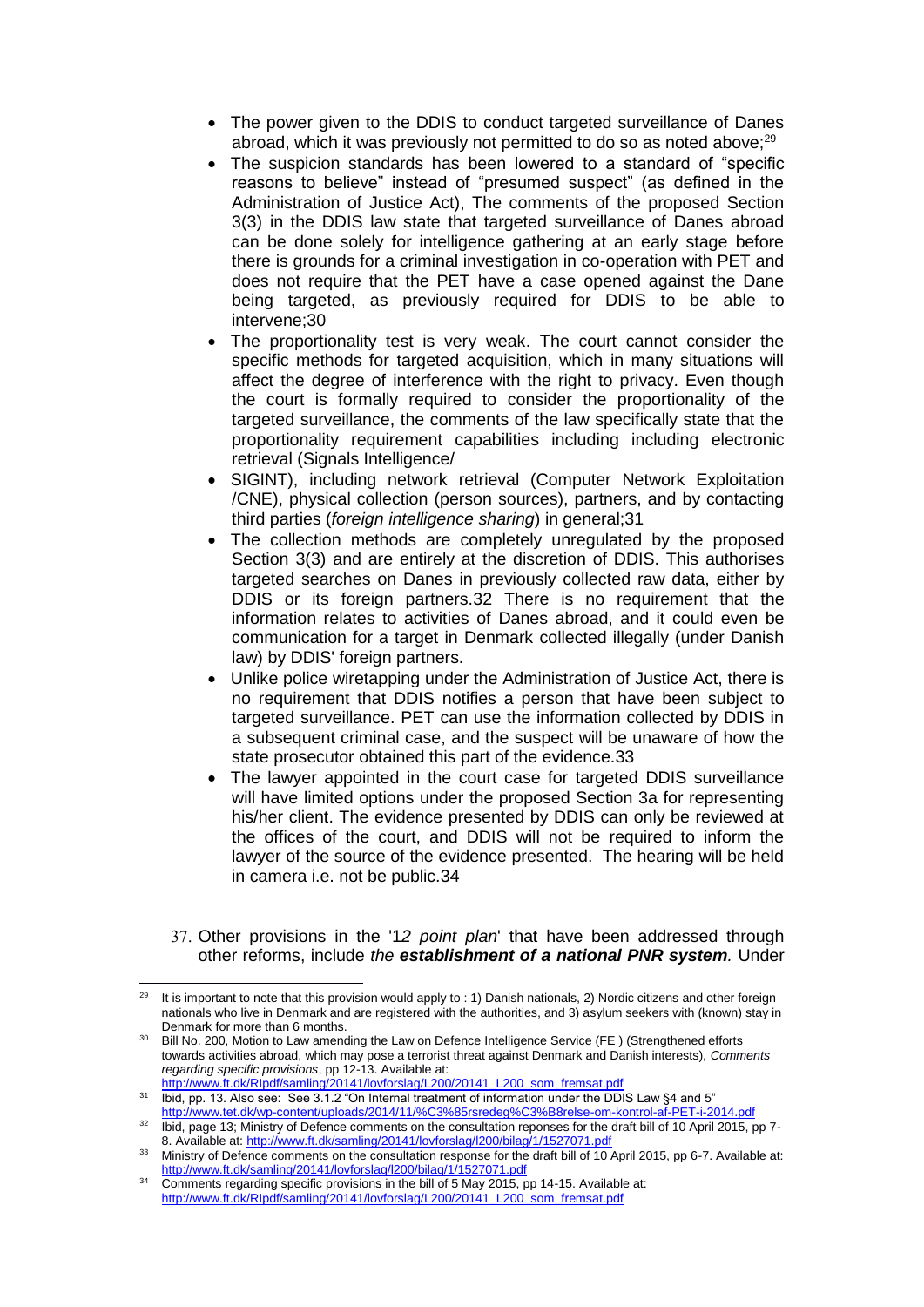Section 4 of the plan, the government will establish its own national system for passenger name record (PNR) starting with providing with the PET with access to all relevant information provided by airlines on their passengers. The document notes, that it will align itself as far as possible with the future European PNR system, which has been discussed since 2007<sup>35</sup>, but as result of legality and data protections concerns has yet to be finalised. Such a decision is concerning as PRN systems raise concerns around reliability, deduction of sensitive data, profiling, discrimination and long data retention periods.

- $38.$  The Danish government has already submitted a legislative proposal<sup>36</sup> for increased access PNR to the Danish Security and Intelligence Service  $(PET)$ .<sup>37</sup> This expansion of access to the PET is concerning given that it exempts from the Data Protection Act, and that the conditions for accessing the information are very vague, and would allow the PET to collect any information contained in the PNR as long as it is can justify it is relevant for combatting terrorism. Further, since the PET can share data with the DDIS, and the DDIS can share data about non-Danish citizens with foreign intelligence, it is likely to be shared with allied agencies. Foreign airlines will be required to provide PNR data about their Danish destinations to PET even in situations where their national data protection law does not permit this exchange of information.<sup>38</sup>
- 39. The current proposal also does not include<sup>39</sup>:
	- a right to access
	- a right to rectification

- safeguards or limitations on the use of the PNR data for profiling of citizens not suspected of involvement in terrorist activities

## **Other provisions included in the '1***2 point plan***' that remain of concern but have not yet emerged in proposed legislation, include:**

#### *Social media monitoring*

41. Under Section 2 of the plan, the government notes that it will invest further funds to obtaining technologies and staff for strategic and tactical data analysis and processing operations, including the analysis of social networks. Such capabilities will be given to the police and the Danish Security and Intelligence Service (PET), The government argues that such operations will enable them to identify potential threatening individuals prior to attacks or other serious crimes being committed. On 19 February 2015, the Danish Passport Act was amended so that passports of suspected foreign fighters can be seized.<sup>40</sup> The decision to seize a citizen's passport can be based on social media posts. The implications for freedom of expression on social media have not been properly analysed by the Danish government.

<sup>-</sup><sup>35</sup> See: European Commission, Migration and Home Affairs, *Passenger Name Record (PNR)*. Available: [http://ec.europa.eu/dgs/home-affairs/what-we-do/policies/police-cooperation/passenger-name](http://ec.europa.eu/dgs/home-affairs/what-we-do/policies/police-cooperation/passenger-name-record/index_en.htm)[record/index\\_en.htm](http://ec.europa.eu/dgs/home-affairs/what-we-do/policies/police-cooperation/passenger-name-record/index_en.htm)

<sup>36</sup> Draft bill on amending Law on Security Intelligence Service and the Customs Act (Police Intelligence access to airline passenger information in terrorism cases and SKAT's handling of airline passenger information in connection with customs control ). Available at[: http://hoeringsportalen.dk/Hearing/Details/49480](http://hoeringsportalen.dk/Hearing/Details/49480)

<sup>37</sup> EDRi, *New Danish PNR system will rival the EU PNR Directive*, 22 April 2015. Available at[: https://edri.org/new](https://edri.org/new-danish-pnr-system-will-rival-the-eu-pnr-directive/)[danish-pnr-system-will-rival-the-eu-pnr-directive/](https://edri.org/new-danish-pnr-system-will-rival-the-eu-pnr-directive/)

<sup>38</sup> Ministry of Justice comments on the consultation response for the draft PNR bill of 10 April 2015, page 8. Available at:<http://www.ft.dk/samling/20141/lovforslag/l204/bilag/1/1526722.pdf>

<sup>&</sup>lt;sup>39</sup> EDRi, *New Danish PNR system will rival the EU PNR Directive*, 22 April 2015. Available at[: https://edri.org/new](https://edri.org/new-danish-pnr-system-will-rival-the-eu-pnr-directive/)[danish-pnr-system-will-rival-the-eu-pnr-directive/](https://edri.org/new-danish-pnr-system-will-rival-the-eu-pnr-directive/)

<sup>40</sup> Law L 99 to amend the Passport Act. Available at: [http://www.ft.dk/samling/20141/lovforslag/L99/som\\_fremsat.htm#dok](http://www.ft.dk/samling/20141/lovforslag/L99/som_fremsat.htm#dok)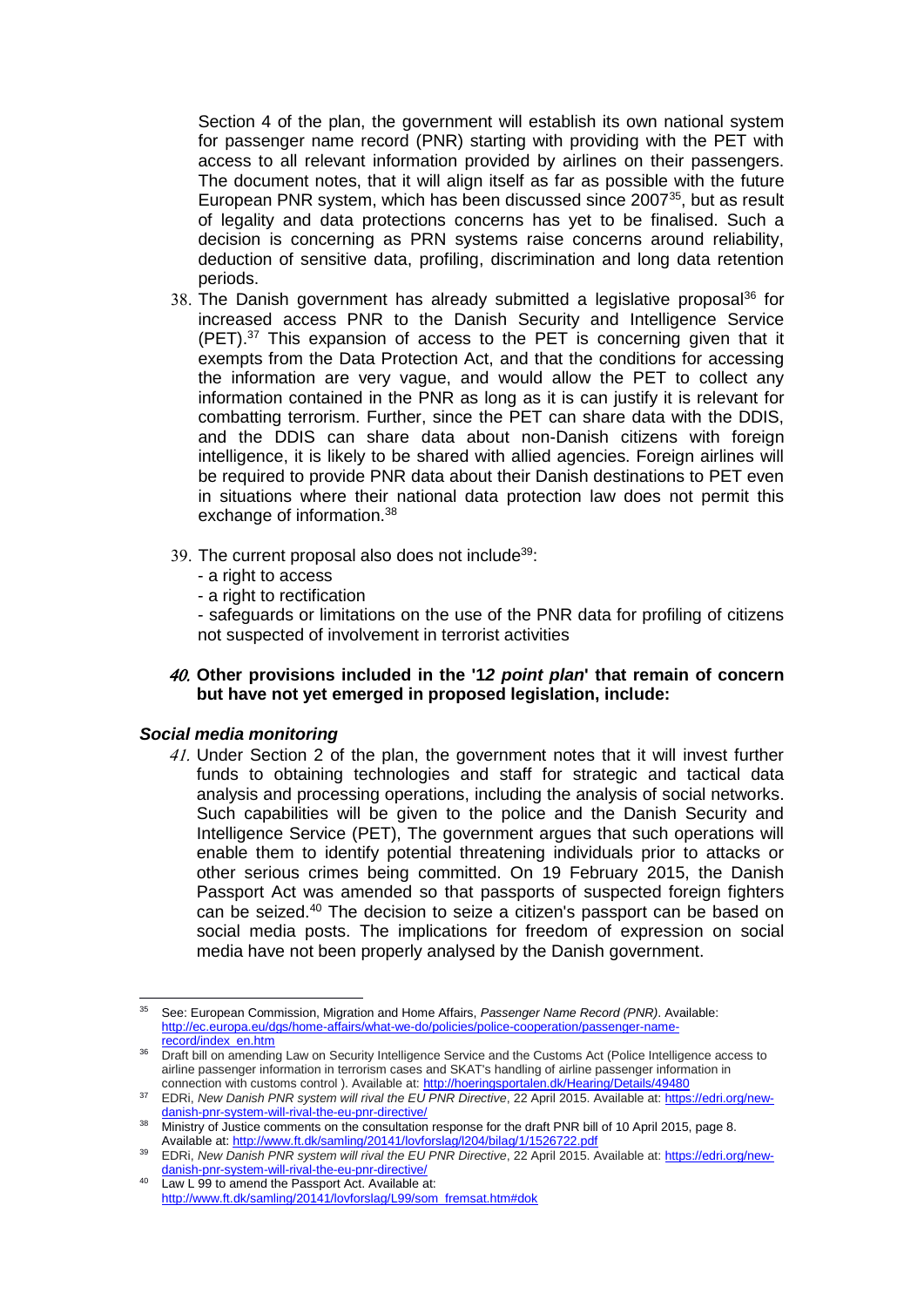## *Access to pre-paid SIM cards*

42. The government will examine the establishment of a mandatory registration system for all SIM cards, including pre-paid cards, which currently allow user not to register. This is of extreme concern as SIM registration, in effect, eradicates the ability of mobile phone users to communicate anonymously. As repetedly highlighted by the UN Special rapporteur on freedom of expression, (in 2013 and in 2015) any limitations to anonymity further aggravates the vulnerability of users to State surveillance.

## *Increased capacity for decryption*

-

 Section 6 of the plan notes the decision of the government to strengthen the DDIS collection of electronic information, including by increasing its capacity to decrypt. As recognised by experts, including the UN Special Rapporteur on freedom of expression (2015 report), encryption is an essential tool available to individuals to maintain and protect their anonymity, that they can use to mitigate interferences with their right to privacy and freedom of expression. The threat of decrypting communications will have a direct chilling effect on individuals to feel secure and safe to communicate online. It is essential that the power to obtain decryption of information be strongly regulated.

## *Access to communications data and d*ata retention

- Under the Act on Electronic Communications Network and Services, Act No. 169 of 3 March 2011 (the "Tele Act"), telecommunications providers must ensure that their network and services are set-up as to allow the police to access historic user data and intercept current data.<sup>41</sup>
- A major concern is the continued use of telecommunications data retention policies in contradiction of a recent decision by the European Court of Justice (CJEU). In April 2014, the CJEU struck down the EU-wide data retention policy calling it mandatory data retention "an interference with the fundamental rights of practically the entire European population...without such an interference being precisely circumscribed by provisions to ensure that is is actually limited to what is strictly necessary".
- On 2 June 2014, the Danish government provided a response to the CJEU ruling<sup>42</sup> noting that, following a legal analysis by the Ministry of Justice, it had concluded that the Danish data retention law, despite being a transposition of the annulled Directive and covering the entire population as the Directive, was not in conflict with the Court's judgement nor the EU Charter of Fundamental Rights.
- 47. On a positive note, the Minister of Justice repealed the session logging provision in the administrative order for data retention. This was not part of the EU Data Retention Directive 2006/24/EC, but the Danish government had chosen to expand on the communication data the ISP should retain to include session logging information (which refers to source and destination IP

<sup>41</sup> Chapter 4: Cyber-security, Interception, Encryption and Data Retention, para 4.2. Available at: [http://www.iclg.co.uk/practice-areas/telecoms-media-and-internet-laws/telecoms,-media-and-internet-laws-and](http://www.iclg.co.uk/practice-areas/telecoms-media-and-internet-laws/telecoms,-media-and-internet-laws-and-regulations/denmark)[regulations/denmark](http://www.iclg.co.uk/practice-areas/telecoms-media-and-internet-laws/telecoms,-media-and-internet-laws-and-regulations/denmark)

<sup>42</sup> Note on importance of the Court's judgment of 8 April 2014 in Joined Cases C -293/ 12 and C- 594/12 (on logging Directive) for Danish logging rules. Available (in Danish) at: [http://justitsministeriet.dk/sites/default/files/media/Pressemeddelelser/pdf/2014/Notat%20om%20logningsdirektive](http://justitsministeriet.dk/sites/default/files/media/Pressemeddelelser/pdf/2014/Notat%20om%20logningsdirektivet.pdf) [t.pdf.](http://justitsministeriet.dk/sites/default/files/media/Pressemeddelelser/pdf/2014/Notat%20om%20logningsdirektivet.pdf) See English summary available here: <https://edri.org/denmark-data-retention-stay-despite-cjeu-ruling/>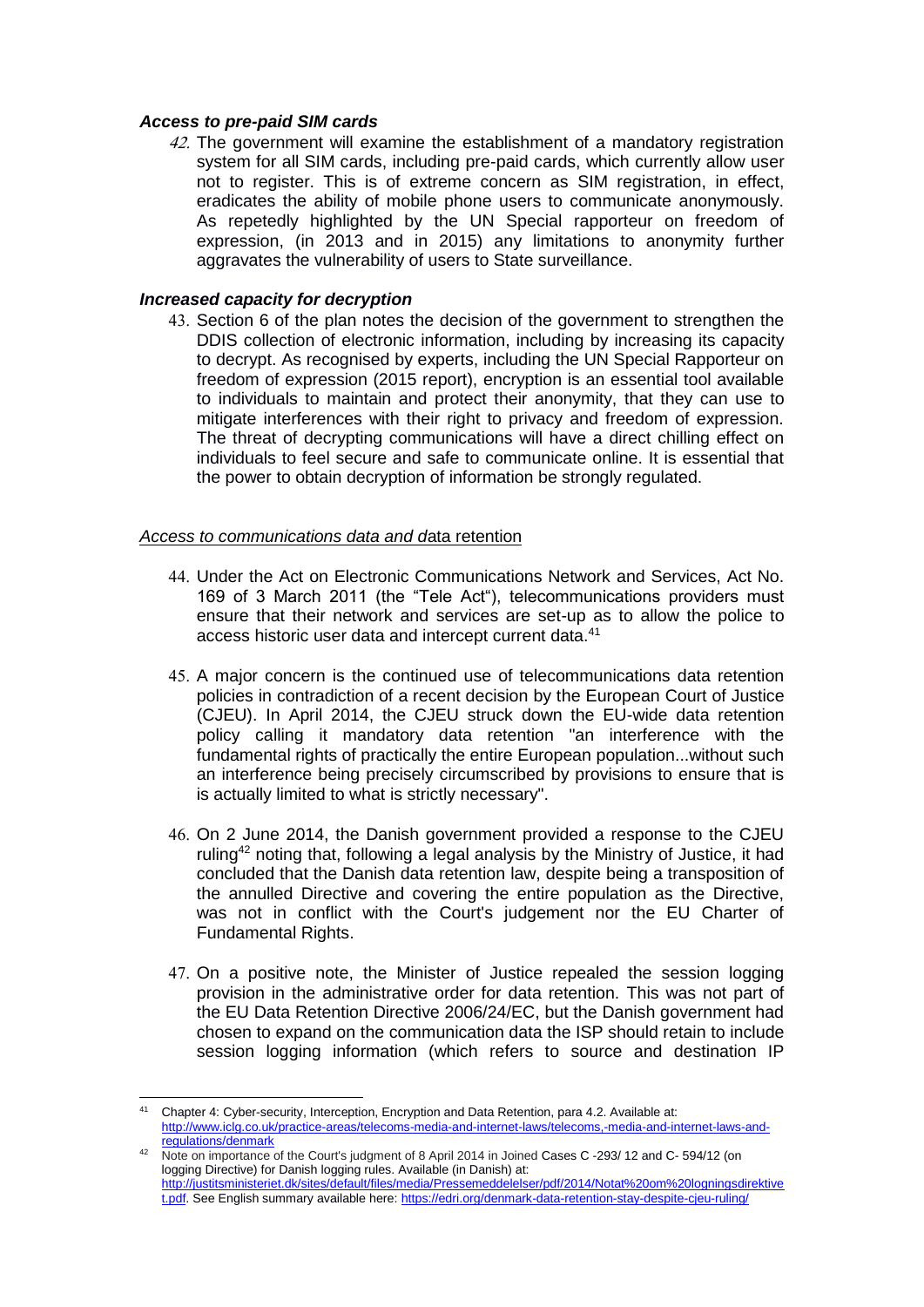addresses, port numbers, and session types e.g. TCP or UDP).<sup>43</sup> Given that the legal basis for data retention in Denmark is Section 786(4) in the Administration of Justice Act, which authorises the Minister of Justice to lay down the precise data retention requirements in an administrative order, the Minister was able to repeal session loggings without having to amend the law.

- 48. However as the Ministry of Justice plans to revise the data retention law in 2015-16, it will be important to monitor whether they decide to re-introduce the session logging as reported by the Danish newspaper Berlingske in January 2015<sup>44</sup> Especially as the Retention Order Guidelines have yet to be updated to take into account this amendment. It is important to note that the Danish police has noted that session logging information has not been helpful in criminal investigations but on the contrary, the availability of such data has caused practical problems.<sup>45</sup>
- The lawfulness of data retention policies under human right standards has been called into question by the CJEU, and Denmark should give serious consideration as to whether the continued requirement for ISPs to retain data on the entire population is in fact a violation of their obligations with respect to the rights to privacy and freedom of expression. Retention must be targeted, justified and subject to prior judicial authorisation and oversight.

## Establishment of Center for Cyber Security

- 50. Act No. 713 of 25 June 2014 on the Centre for Cyber Security<sup>46</sup> was adopted. The Act establishes a Center for Cyber Security within the Danish Defence Intelligence Service.
- Chapter 3 notes that the tasks of the Centre are to *"task to detect, analyse and contribute to addressing security incidents"*.
- 52. Chapter 4 outlines the provisions regulating the powers of the Centre for Cyber Security to conduct the interception of communications. The following provisions are of concern<sup>47</sup> and pose significant risks to the right to privacy and contradict Denmark's national and international human rights laws and standards.
- 53. The Centre for Cyber Security can process packet and traffic data generated by networks of affiliated authorities (Section 4), and authorities at the Ministry of Defence, without a court order (Section 5).
- The law expands the range of public institutions and private companies which can be monitored by the Centre for Cyber Security, Private companies can

<sup>-</sup><sup>43</sup> Lund, J., *Danish government wants more data retention and plans to re-introduce session logging,* T-Politisk Forening, 7 January 2015. Available at[: http://itpol.dk/notater/more-data-retention-in-Denmark-session-logging](http://itpol.dk/notater/more-data-retention-in-Denmark-session-logging-coming-back)[coming-back](http://itpol.dk/notater/more-data-retention-in-Denmark-session-logging-coming-back)

<sup>44</sup> Dahlgaard, M., and Jung, E., *Politiet vil genindføre overvågning af danskere på internettet*, Nationalt, 7 January 2015. Available at[: http://www.b.dk/nationalt/politiet-vil-genindfoere-overvaagning-af-danskere-paa-internettet](http://www.b.dk/nationalt/politiet-vil-genindfoere-overvaagning-af-danskere-paa-internettet)

<sup>45</sup> Masnick, M., *Danish police admit that data retention hasn't helped at all,* TechDirt, 29 May 2013. Available at: [https://www.techdirt.com/articles/20130523/02542423184/danish-police-admit-that-data-retention-hasnt-helped](https://www.techdirt.com/articles/20130523/02542423184/danish-police-admit-that-data-retention-hasnt-helped-all.shtml)[all.shtml](https://www.techdirt.com/articles/20130523/02542423184/danish-police-admit-that-data-retention-hasnt-helped-all.shtml)

<sup>46</sup> Act No. 713 of 25 June 2014 on Centre Cyber Security, Available: <https://www.retsinformation.dk/Forms/R0710.aspx?id=163853&exp=1>

<sup>47</sup> Järvinen, H., Danish government plans to create a Centre for Cybersecurity with privacy-invasive powers, EDRi, 12 March 2014. Available at: [https://edri.org/danish-government-plans-create-center-cybersecurity-privacy](https://edri.org/danish-government-plans-create-center-cybersecurity-privacy-invasive-powers/)[invasive-powers/](https://edri.org/danish-government-plans-create-center-cybersecurity-privacy-invasive-powers/)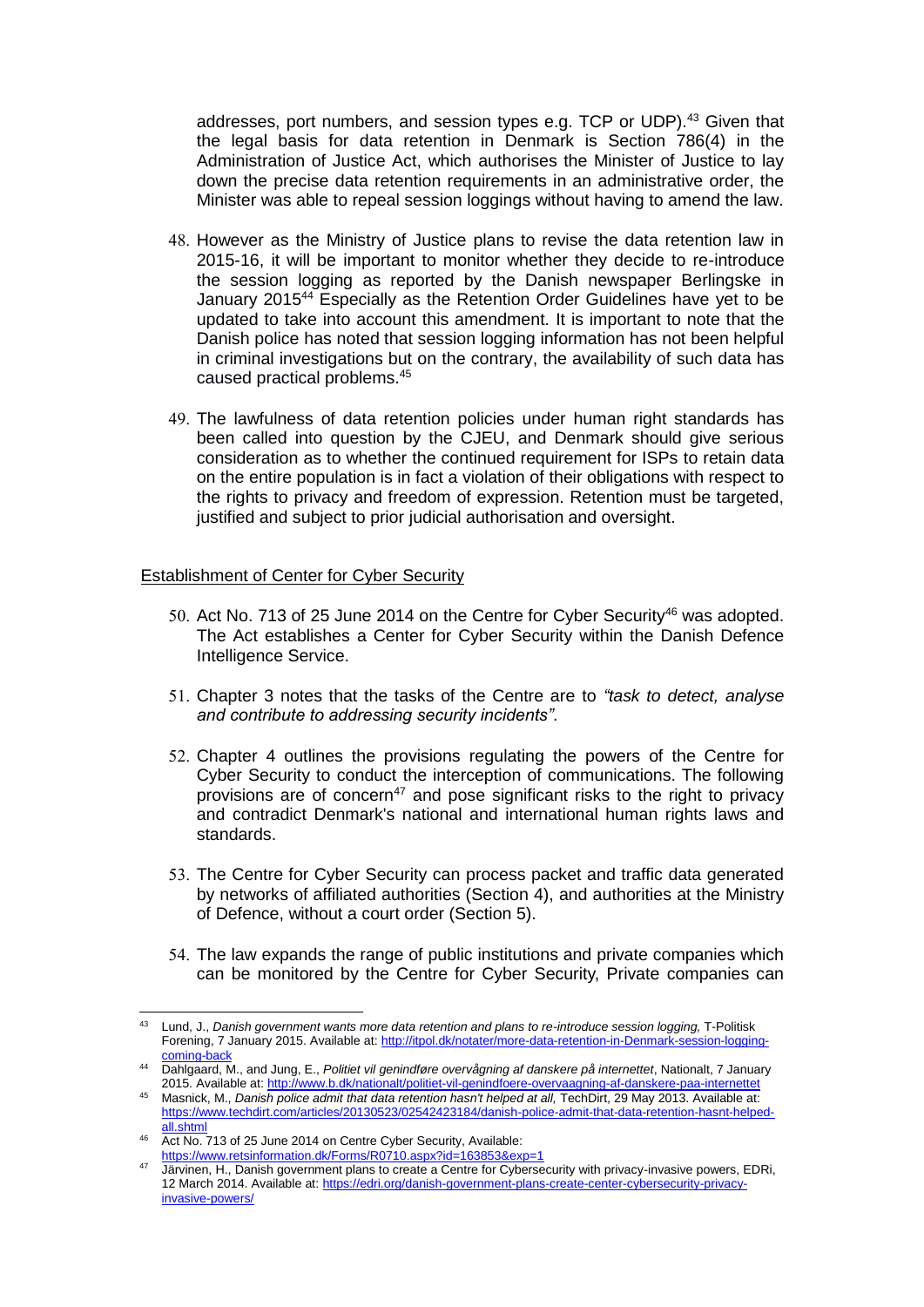volunteer to be monitored, and all of this data processing is exempt from the Danish data protection framework.

- 55. Data retention for 3 years for data related to a security incident, and 13 months for all other (Section 17), this is an expansion of previous cyber crime law which for packets was set as fourteen days
- 56. The Danish Institute for Human Rights expressed concern that the Centre for Cyber Security, which includes the Danish GovCert, which is the national point of contact for internet related security incidents regarding national services and infrastructure and the military equivalent (MilCert), are exempted from the Act relating to the processing of personal data and thus the oversight of the Data Protection Authority (Section 8).<sup>48</sup>
- Whilst recognising a State's legitimate security concerns and the need to protect their citizens, it is essential that it does not do so as the expense of the rights of individuals, such as the right to privacy, freedom of expression and association.
- 58. Any cybersecurity policy must align itself with Denmark's national and international human rights obligations to respect and protect the right to privacy of its citizens.

#### Foreign spying

- 59. In its 2014/15 annual report, Amnesty International noted how the Danish authorities had refused investigate allegations of unlawful surveillance by foreign intelligence agencies in Denmark, following the revelations made by US whistleblower Edward Snowden.
- The request came from Danish members of Parliament and the public, but the Danish government said that it did "not find reason to believe" that US intelligence agencies were carrying out "illegal surveillance activities targeting Denmark or Danish interests." <sup>49</sup>
- 61. Despite this position taken by the Danish government, follow-up investigative research by the Danish newspaper, Dagbladet Information, in collaboration with the Intercept, revealed documentation pointing towards the involvement of Denmark (amongst others), in a NSA programme called RAMPART-A.<sup>50</sup> The programme related to the creation of a network of intelligence agencies whereby foreign partners would "provide access to cables and host U.S. equipment" which allowed the NSA to tap into various "congestion points around the world" in order to intercept phone calls, faxes, e-mails, internet chats, data from virtual private networks, and calls made using Voice over IP software like Skype."<sup>51</sup>

<sup>50</sup> Gallagher, R., How Secret partners expand NSA's surveillance dragnet, The Intercept, 19 June 2014. Available:

<sup>48</sup> Response from the Danish Institute for Human Rights to the consultation process of the OHCHR regarding General Assembly Resolution 68.167 "The Right to Privacy in the Digital Age", 7 March 2014, pp. 3 <http://www.ohchr.org/Documents/Issues/Privacy/DanishIHR.pdf>

<sup>49</sup> Amnesty International, *Amnesty International Report 2014/15: Denmark.* Available at: <https://www.amnesty.org/en/countries/europe-and-central-asia/denmark/report-denmark/>

<https://firstlook.org/theintercept/2014/06/18/nsa-surveillance-secret-cable-partners-revealed-rampart-a/>  $51$  lhid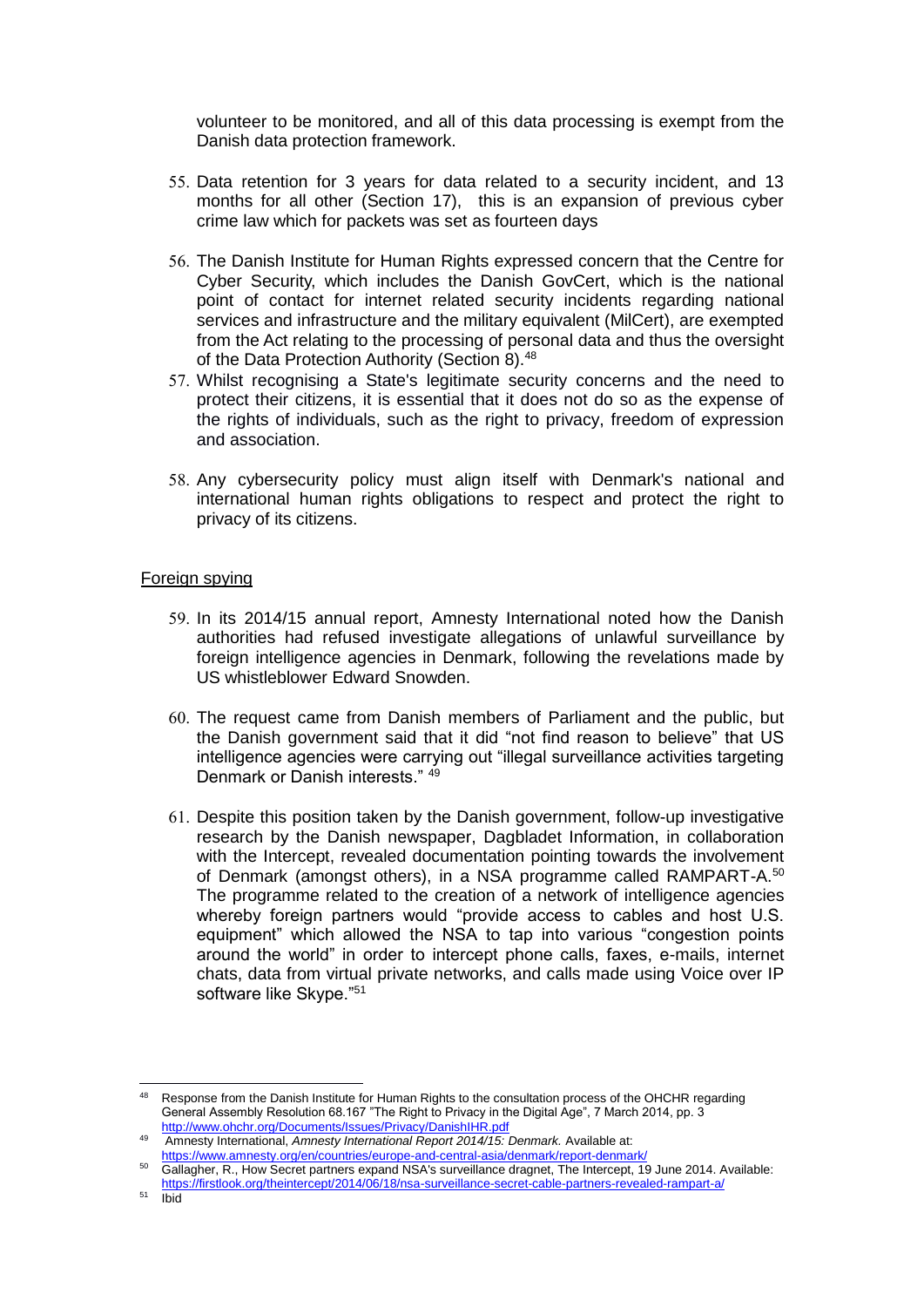- Furthermore, a classified presentation revealed information about the NSA's top-secret spying agreements with 33 third-party countries include Denmark as well as 17 other EU Member States.<sup>52</sup>
- A report on '*Mass Surveillance'* by the Committee on Legal Affairs and Human Rights of the Parliamentary Assembly of the Council of Europe<sup>53</sup> notes Denmark's close historic collaboration with the US dating back from the late 1990s, noting that it was under *"significant pressure"* to update its wiretapping laws to be able to partner with the NSA and its *"9-eyes"*, and then for a period of two years it provided "technical assistance" to decrypt codes of intercepted communication and to tap internet communications.<sup>54</sup>
- The Danish Defence Intelligence Service neither confirmed, nor denied the partnership with the NSA.<sup>55</sup>
- 65. The CoE Parliamentary Assembly report noted  $56$  revelations by the New York Times that the NSA had monitored communications in countries, including the host – Denmark, which were preparing for the climate change talks in view of the Copenhagen Climate Summit in 2009.<sup>57</sup>
- 66. Such covert surveillance partnerships directly threaten the right to privacy as well as the security of the telecommunication network and infrastructure. The Danish government must ensure it meets its international legal obligations to protect the privacy from external threats and mass, unlawful, disproportionate and unnecessary interference with their privacy.
- The allegations made above by the various sources, which provide evidence of violations of the right to privacy must be effectively investigated by an independent commission of inquiry. Such independent investigation have been initiated by other Europeans following similar allegations.

# **DATA PROTECTION**

- 68. Originally governed by two acts, the Private Registers Act of 1978 and Public Authorities's Registers Act of 1978, data protection is now regulated by the Act on processing of Personal Data adopted on 1 July 2000, which implemented the EU Data Protection Directive.
- $69.$  Data processing within the police sector is exempted from the act.<sup>58</sup>

<sup>52</sup> <sup>52</sup> Open Rights Groups, *Data retention in the EU following the CJEU ruling*, updated on April 2015. Available at: https://www.openrightsgroup.org/assets/files/legal/Data\_Retention\_status\_table\_updated\_April\_2015\_uploaded [finalwithadditions.pdf](https://www.openrightsgroup.org/assets/files/legal/Data_Retention_status_table_updated_April_2015_uploaded_finalwithadditions.pdf)

<sup>53</sup> Committee on Legal Affairs and Human Rights, *Mass Surveillance,* 26 January 2015, para 28. Available at: http://website-pace.net/documents/19838/1085720/20150126-MassSurveillar

<sup>54</sup> Post Online, *Spying program with NSA goes back years*, 30 June 2014. Available at: <http://cphpost.dk/news/spying-program-with-nsa-goes-back-years.10050.html>

<sup>55</sup> Geist, A., Gjerding, S., Moltke, H. and Poitras, L., *NSA 'third party partners tap the Internet backbone in global surveillance program,* Information, 19 June 2014. Available at: <http://www.information.dk/501280>

<sup>56</sup> Committee on Legal Affairs and Human Rights, *Mass Surveillance,* 26 January 2015, para 54. Available at: *<http://website-pace.net/documents/19838/1085720/20150126-MassSurveillance-EN.pdf>*

<sup>57</sup> Vidal. J., and Goldenberg, S., *Snowden revelations of NSA spying Copenhagen climate talks spark anger,* The Guardian, 30 January 2014. Available at: [http://www.theguardian.com/environment/2014/jan/30/snowden-nsa](http://www.theguardian.com/environment/2014/jan/30/snowden-nsa-spying-copenhagen-climate-talks)[spying-copenhagen-climate-talks](http://www.theguardian.com/environment/2014/jan/30/snowden-nsa-spying-copenhagen-climate-talks)

<sup>58</sup> Response from the Danish Institute for Human Rights to the consultation process of the OHCHR regarding General Assembly Resolution 68.167 "The Right to Privacy in the Digital Age", 7 March 2014, pp. 6 <http://www.ohchr.org/Documents/Issues/Privacy/DanishIHR.pdf>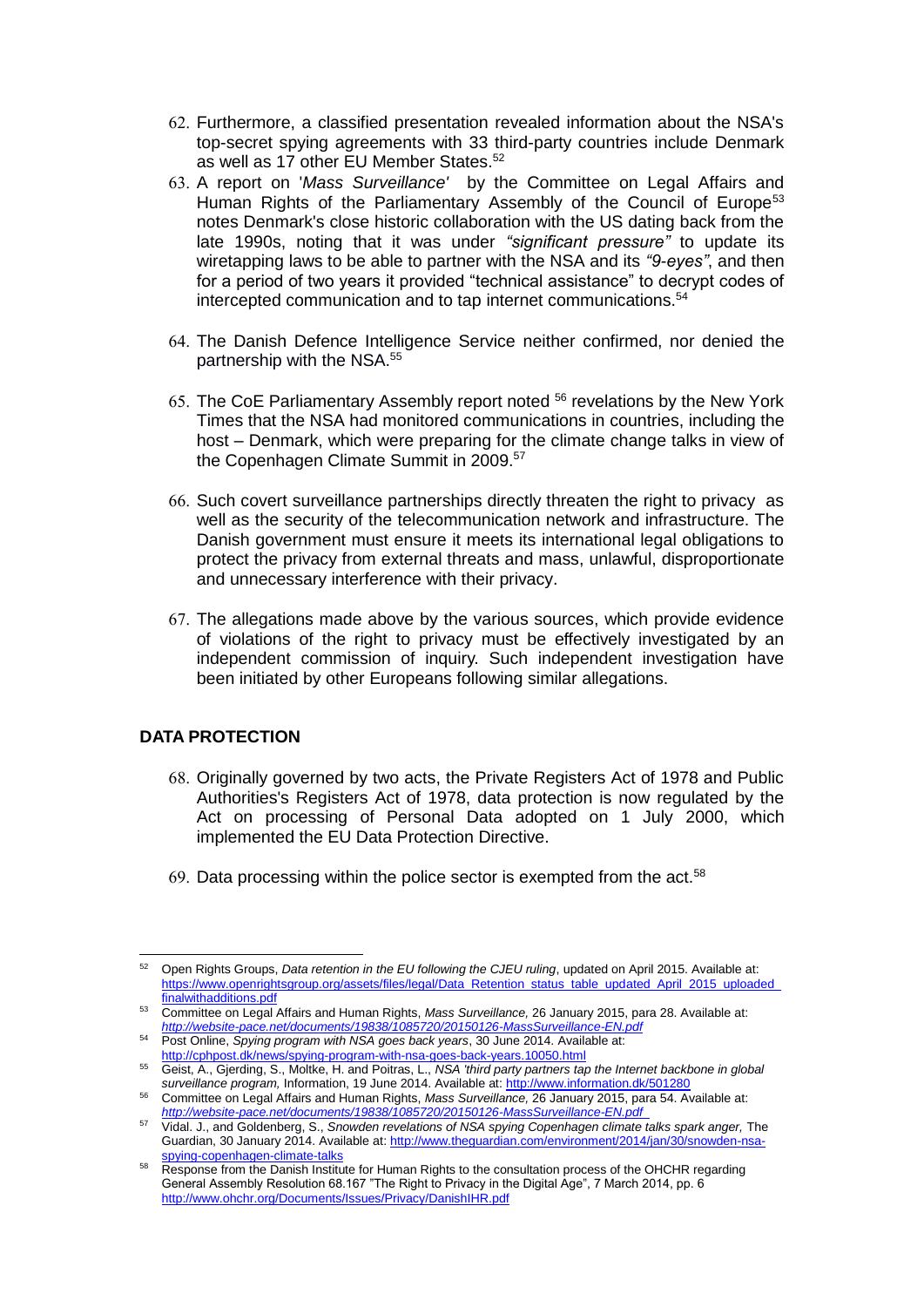There are various on-going initiatives which pose a concern regarding the measures taken to protect the personal data of citizens including:

## *Medical data***:**

71. Making medical data available for private and public sector research is a priority for the Danish government. It is actively used to attract pharmaceutical companies to Denmark.<sup>59</sup> All public sector databases in Denmark use the Personal Identification Number (CPR), including medical data, so it is easy to crosslink medical data with socio-economic data. The majority of the medical databases are available to researchers at little or no cost once their research project has been approved. $60$  In many cases, medical data is used for research without consent from the citizens involved. This is possible because of a liberal interpretation of the research exemption in Section 10(1) of the Data Protection Act. Names and addresses of citizens, as well as complete diagnoses, can be shared with private pharmaceutical companies in personally identifiable form, so that the companies can contact the individuals and ask whether they wish to participate in medical trials. In one case, a large number of Danish citizens were contacted by a pharmaceutical company about a diagnosis for a heart condition which several of the citizens were unaware of themselves.<sup>61</sup>

## *Leaked social security data<sup>62</sup>:*

72. In April 2014, it was reported that the 900,000 Danish social security number and/or national identification number (CPR) were inadvertently exposed by the Danish Ministry of Economic Affairs and the Interior and the data was available online for one hour.

# *Data leak from CSC.<sup>63</sup>*

 Computer Science Corporation, which handles a large amount of the publicsector data processing in Denmark, was subject to a major hacking incident between April and August 2012, whereby information from several sensitive databases was leaked. This was not discovered until the beginning of 2013. An investigation by the Center for Cybersecurity has revealed several deficiencies in the IT-security practices by CSC. The report from August 2014 is classified, but was obtained by the newspaper Politiken, $64$  The data controllers for the leaked databases are government institutions which have the ultimate responsibility for maintaining adequate data security, a responsibility which they have neglected in the CSC case.

# **Recommendations**

-

<sup>59</sup> Ministry of Foreign Affairs, D*enmark - The Heart of Life Sciences for Clinical Trials*, Invest in Denmark, February 2013, Volume 5, Issue 1. Available at:

[http://www.investindk.com/~/media/Files/Articles/Denmark\\_The\\_Heart\\_of\\_Life\\_Sciences\\_for\\_Clinical\\_Trials.ashx](http://www.investindk.com/~/media/Files/Articles/Denmark_The_Heart_of_Life_Sciences_for_Clinical_Trials.ashx) <sup>60</sup> Ibid

<sup>61</sup> DR, *Firma fik helbredsoplysninger om 84.000 personer,* 10 October 2013. Available at: <http://www.dr.dk/Nyheder/Indland/2013/10/10/10060546.htm>

<sup>62</sup> Lewis, D., *900,000 Danish Social Security Numbers Leaked*, 7 April 2014, Forbes, Available at: <http://www.forbes.com/sites/davelewis/2014/07/04/900000-danish-social-security-numbers-leaked/>

<sup>63</sup> Hamill, J., *Pirate Bay Warf accused on hacking international police database*, The Register, 7 June 2013. Available at:

[http://www.theregister.co.uk/2013/06/07/pirate\\_bay\\_founder\\_named\\_as\\_suspect\\_in\\_paneuropean\\_police\\_datab](http://www.theregister.co.uk/2013/06/07/pirate_bay_founder_named_as_suspect_in_paneuropean_police_database_hack/) [ase\\_hack/](http://www.theregister.co.uk/2013/06/07/pirate_bay_founder_named_as_suspect_in_paneuropean_police_database_hack/)

<sup>&</sup>lt;sup>64</sup> Sorgenfri Kjaer, J., CSC-sagen: En stak papirer, som når fra Jorden op til Månen og tilbage igen, Politiken, 12 October 2014. Available at: [http://politiken.dk/forbrugogliv/digitalt/internet/ECE2422372/csc-sagen-en-stak](http://politiken.dk/forbrugogliv/digitalt/internet/ECE2422372/csc-sagen-en-stak-papirer-som-naar-fra-jorden-op-til-maanen-og-tilbage-igen/)[papirer-som-naar-fra-jorden-op-til-maanen-og-tilbage-igen/](http://politiken.dk/forbrugogliv/digitalt/internet/ECE2422372/csc-sagen-en-stak-papirer-som-naar-fra-jorden-op-til-maanen-og-tilbage-igen/)